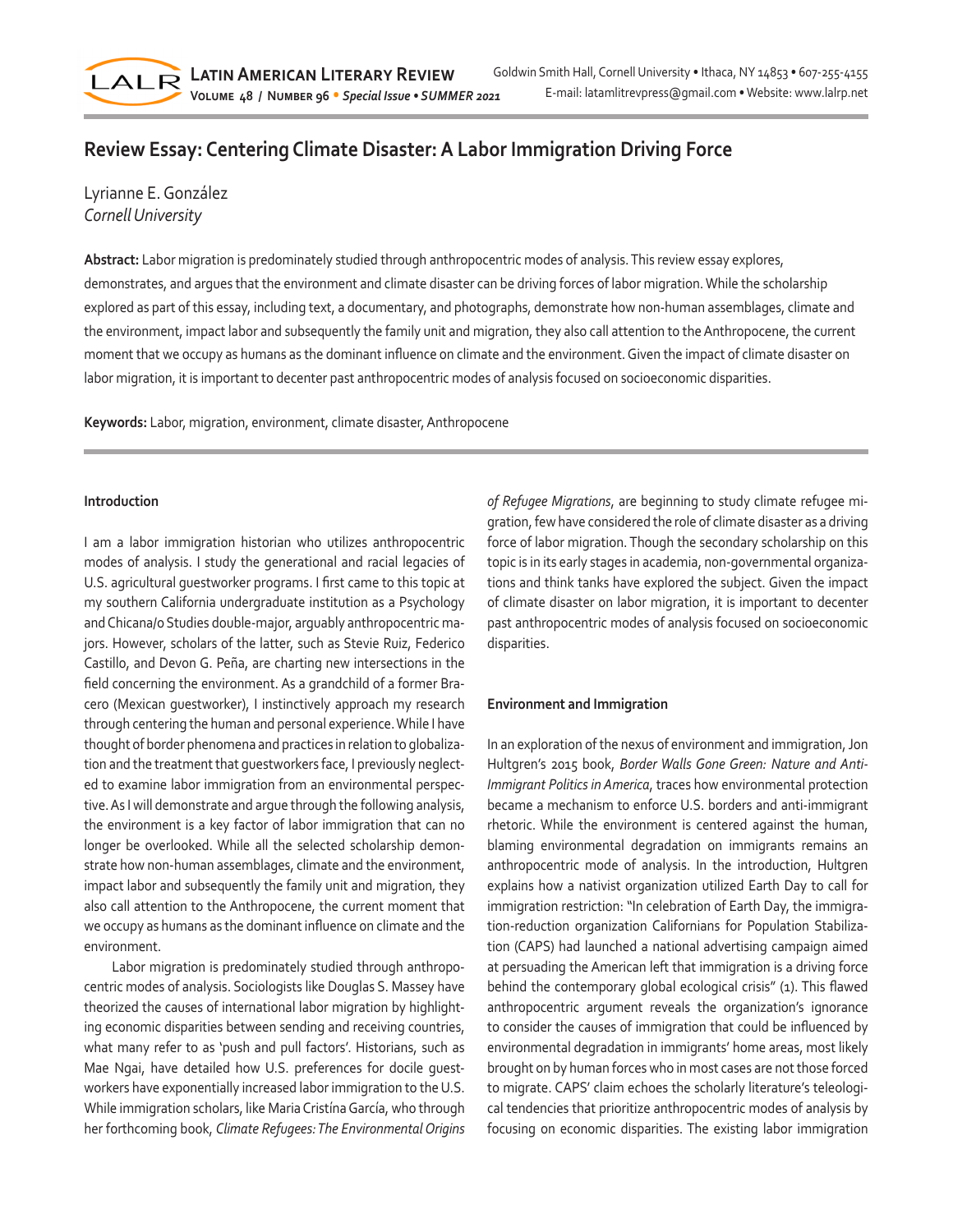scholarship and environmental protection immigration reduction organizations like CAPS have failed to consider the reverse, the global ecological crisis as a driving force of labor immigration.

#### **Climate Refugees and Labor**

While María Cristina García's book, *Climate Refugees: The Environmental Origins of Refugee Migrations*, is forthcoming, she spoke about it in a recent interview as part of a *Cornell Research* article titled, "Migration, Forced by Climate Change" by Jackie Swift. In the interview, García explains that "People have been displaced by climate for millennia, but we are now at a particular historical moment, facing a new type of environmentally driven migration that will be more fast and furious. It will require incredible adaptability and political will to keep up with the changes that are forecasted to happen." García's call for adaptability and political will also call on the academy to join her in seriously considering environmentally driven migration, specifically refugees of climate change, but who are not formally recognized as refugees. The lack of international recognition and protection that García states climate refugees face reveals the academy's lack of attention to this group and subsequent factors, such as labor immigration. The more attention the group is given within the academy, the stronger the force will be to call for and provide international attention and protection to climate refugees.

García then explains that her book examines "case studies of people in the Americas who have been displaced because of environmental factors, especially populations from Haiti, Honduras, Nicaragua, Mexico, and the Caribbean island of Montserrat." García's focus on Haiti, Mexico, and the Caribbean is particularly interesting when considering that these locations have historically contributed a large portion of agricultural guestworkers to the U.S. Given their historical labor migration to the U.S., when prompted by climate change, these groups will likely view the U.S. as a refuge and subsequently become integrated into the labor economy—making climate a key factor in labor immigration.

When asked about answers to climate problems, "García points to Vietnam where the government is experimenting with different forms of water, crop, and soil management as an answer to the salinization of the Mekong Delta." García's response regarding nations' creative answers to climate problems begs the question of how such governmental reactions and presumed solutions subsequently impact local labor economies. Although these governmental solutions are in reaction to climate change and the environment, we must acknowledge the Anthropocene, human beings as the dominant influence on climate and the environment.

#### **The Anthropocene and Labor**

Kasia Paprocki's 2019 article, "All that Is Solid Melts into the Bay: Anticipatory Ruination on Bangladesh's Climate Frontier," demonstrates how government-sanctioned ruination in anticipation of and preparation for a climate disaster both erases and creates labor. This transaction of labor destroys livelihoods, disturbs family units, and ultimately engenders migration. Paprocki considers the repercussions of a local Bangladesh government's decision to replace rice farming with shrimp aquaculture in preparation for rising sea levels:

Anticipatory ruination works not only through the claims to possible futures through shrimp production but also through the destruction of imaginations of alternative futures, such as the persistence of agriculture and the communities in Khulna that depend on it. The sense of inevitable crisis thus dialectically anticipates and produces ruination (28).

Anticipatory ruination inevitably impacts labor as it simultaneously destroys Khulna's predominant labor economy, agriculture, and creates another, shrimp aquaculture. As Paprocki argues, anticipatory ruination can be devastating for a community that will consequentially face labor opportunity reduction due to less intensive labor requirements and the necessity to learn new labor practices. Such devastating labor reduction will inevitably engender migration as a means of survival. This labor devastation calls attention to the fact that as the International Labour Organization states, "The sectors that employ the majority of workers are also some of the most vulnerable to climate change." As agricultural laborers, Khulna's rice farmers comprised the largest group of laborers and as demonstrated, they were most vulnerable to the ruination in anticipation of climate disaster. Khulna's rice farmers are not an isolated case, rather they represent the larger issue that agricultural laborers are inevitably and arguably the largest group of laborers most impacted by climate disaster.

## **Climate and Geographic Disasters Create Gendered Labor Division**

Paprocki also sheds light on anticipatory ruinations' impact on the gendered and economic division of labor: "These impacts have been felt most acutely by women as well as the majority landless populations who have historically worked as sharecroppers and agricultural day labourers in the region" (35). While human assemblages impose this form of labor devastation in preparation for the effects of a non-human assemblage, a climate disaster, we must also consider when human assemblages cannot intervene in anticipation and legal labor alternatives are not put forth by local governments.

Sourav Sarangi's 2012 film, *Char: No Man's Land,* documents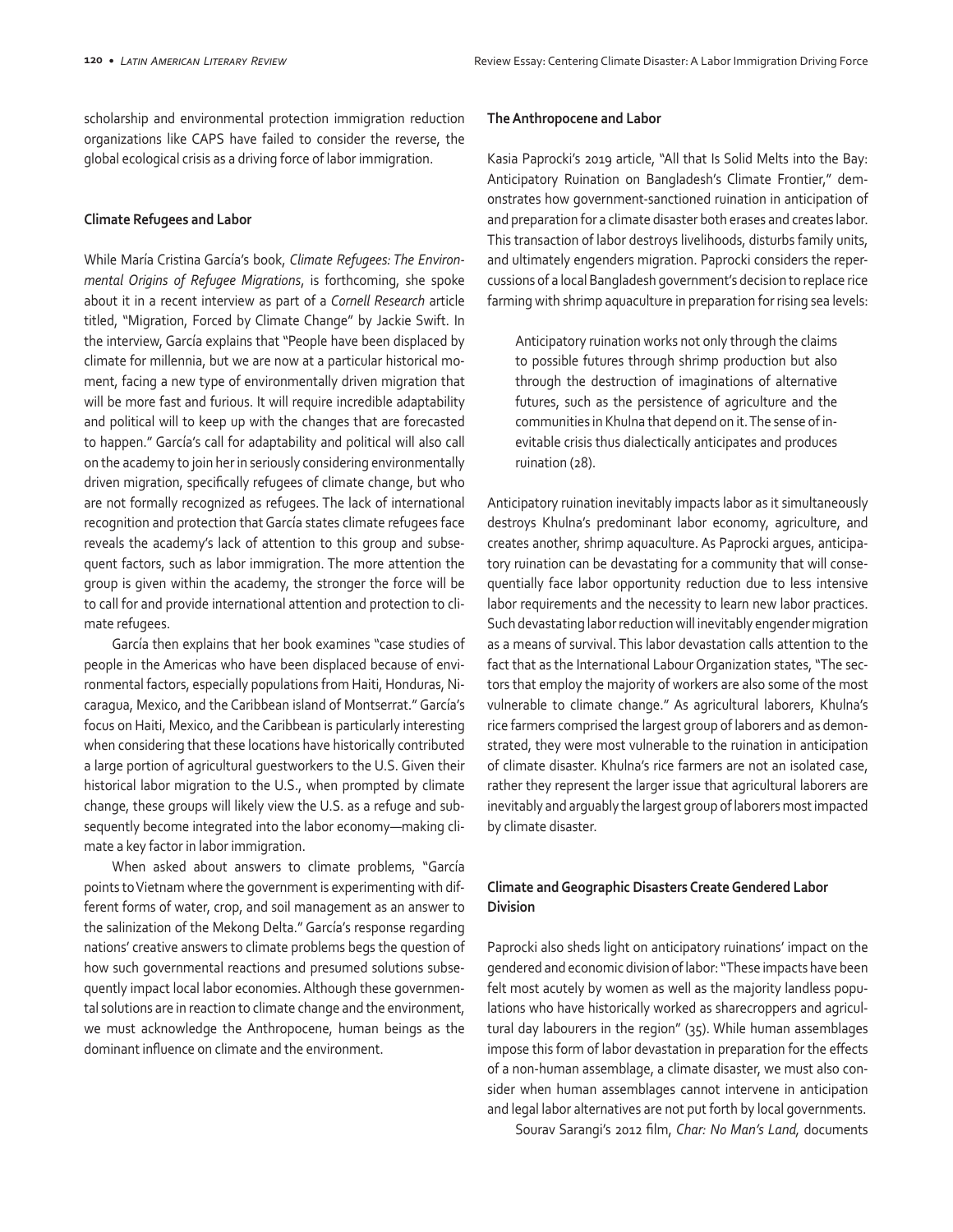the livelihood of the inhabitants of Char, a fragile island created when the river Ganga rapidly changed course following the construction of Farakka Dam in 1975. Victims of a geographic catastrophe brought on by human assemblages who sought to create the dam, families engage in gendered labor economies that require daily migration. Men and boys engage in the rice black market, smuggling rice to Bangladesh. Women smuggle Phensedyl Cough Syrup from India into Char. As a means of survival, this labor requires a young boy to forfeit his education, and his sister's marriage is commodified for the groom's family's financial gain. Both issues demonstrate how geographic catastrophes require a change in human priorities and labor practices. A mother who is frequently stopped and apprehended by the Border Patrol for smuggling Phensedyl states, "No work is sinful, it is between need and greed." This mother combats border policing practices by condemning the imposed morality on their forced livelihood. The act of labor that constructed the dam, which brought ecological devastation that resulted in gendered labor division and illegal smuggling as a means of survival, demands that we turn to the Anthropocene again, human labor's impact on the natural environment and subsequently, the local labor economy. As I have proven, this is a cycle driven by the Anthropocene.

#### **Full Circle: Human Labor's Impact on the Natural Environment**

Kirstyn M. Andrews' 2019 photo essay, "Borderwaters: Conversing with Fluidity at the Dominican Border," not only further emphasizes how climate and geography as non-human assemblages can create and dismantle labor opportunities but also documents human labor's impact on the natural environment. Andrews demonstrates how non-human assemblages overpower the border practices enforced by human assemblages: "While political whims and tensions spark increased militarization or heavy press coverage of the border from the Dominican side, the Artibonite has a logic of its own, canceling market days with heavy rains and flooding, or facilitating trade in the dry season when one can wade across the border" (7). The Artibonite's power to create and erase labor daily is another example of why we must consider labor immigration from an environmental and climate perspective. Though Andrews simultaneously prompts us to consider the reverse, the impacts of human labor on the environment: "The bank is steep and often muddy from constant foot traffic on market days" (11). Recognizing the impact of human assemblages on climate and the global ecological crisis, we must anticipate how human assemblages and forms of labor can cause climate catastrophes that will, in return, impact labor—as is the case with Char and Khulna.

#### **Conclusion**

Labor history is essentially humancentric and has been traditionally examined in terms of immigrant labor. As a scholar, I am a product of this process. However, through this piece I have focused on the impact of non-human assemblages, climate and environment, on human assemblages and their labor economies. In doing so, I also call attention to the role of the Anthropocene in this cycle of climate and environment impacting labor, and human labor impacting climate and environment. The groups that are most often targeted in anti-immigration and nativist sentiments are agricultural laborers. Agricultural laborers are especially vulnerable to climate and environmental disasters. By calling attention to this feedback loop, I demonstrate that we, the academic assemblage, can no longer ignore climate and environment as part of labor migration and immigration. Contemporary rapid climate change demands an interdisciplinary engagement from labor scholars, a political-ecological labor history that is socioenvironmental.

#### **WORKS CITED**

- Andrews, Kyrstin Mallon. "Borderwaters: Conversing with Fluidity at the Dominican Border." *Writing with Light, Cultural Anthropology* website, October 29, 2019. https://culanth.org/fieldsights/borderwaters.
- Bridson, Ciara McQuillan. "Climate Change and Labour Migration: Challenges for Decent Work and Opportunities for a 'Just Transition."" 329th ILO Governing Body Meeting, March 2017, *Global Policy Journal*, 2017, https://www.globalpolicyjournal.com//sites/default/files/inline/files/McQuillan%20 Bridson-Climate%20change%20and%20labour%20migration.pdf
- Byrne, Meredith, and Michelle Leighton. "With Millions Displaced by Climate Change or Extreme Weather, Is There a Role for Labor Migration Pathways?" *The Online Journal of the Migration Policy Institute*, February 3, 2017, https://www.migrationpolicy.org/article/millions-displaced-climate-change-orextreme-weather-there-role-labor-migration-pathways.
- Castillo, Federico, et al. "Environmental Health Threats to Latino Migrant Farmworkers." *Annual Review of Public Health*, vol. 42, Apr. 2021, pp. 257–276.
- *Char: No Man's Land*. Directed by Sourav Sarangi, 2012.
- "Climate Change, Displacement and Labour Migration." *International Labour Organization*, www.ilo.org/global/topics/labour-migration/climate-change/ green-jobs/lang--en/index.htm.
- Douglas S. Massey, et al. "Theories of International Migration: A Review and Appraisal." *Population and Development Review*, vol. 19, no. 3, Sept. 1993, pp. 431–466.
- Hultgren, John. *Border Walls Gone Green: Nature and Anti-Immigrant Politics in America*. University of Minnesota Press, 2015.